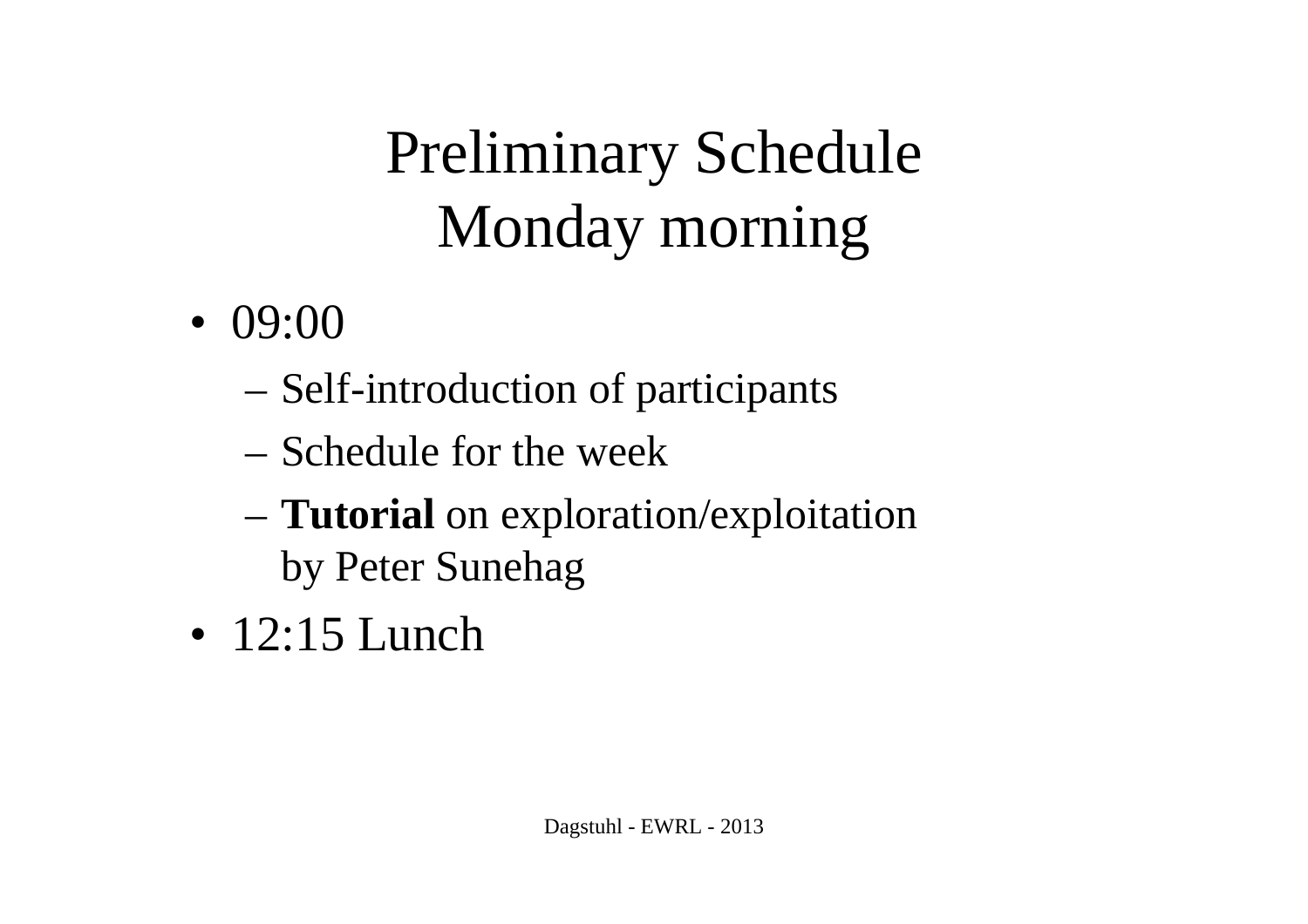#### Preliminary ScheduleMonday afternoon

- $\bullet$  14:00
	- Tom Dietterich: Solving Simulator-Defined MDPs for Natural Resource Management
	- Csaba Szepesvari, Gergely Neu: Online RL
	- Ronald Ortner: Continuous RL and restless bandits
	- Martijn van Otterlo: Relations Between Reinforcement Learning, Visual Input, Perception and Action
- 18:00 Dinner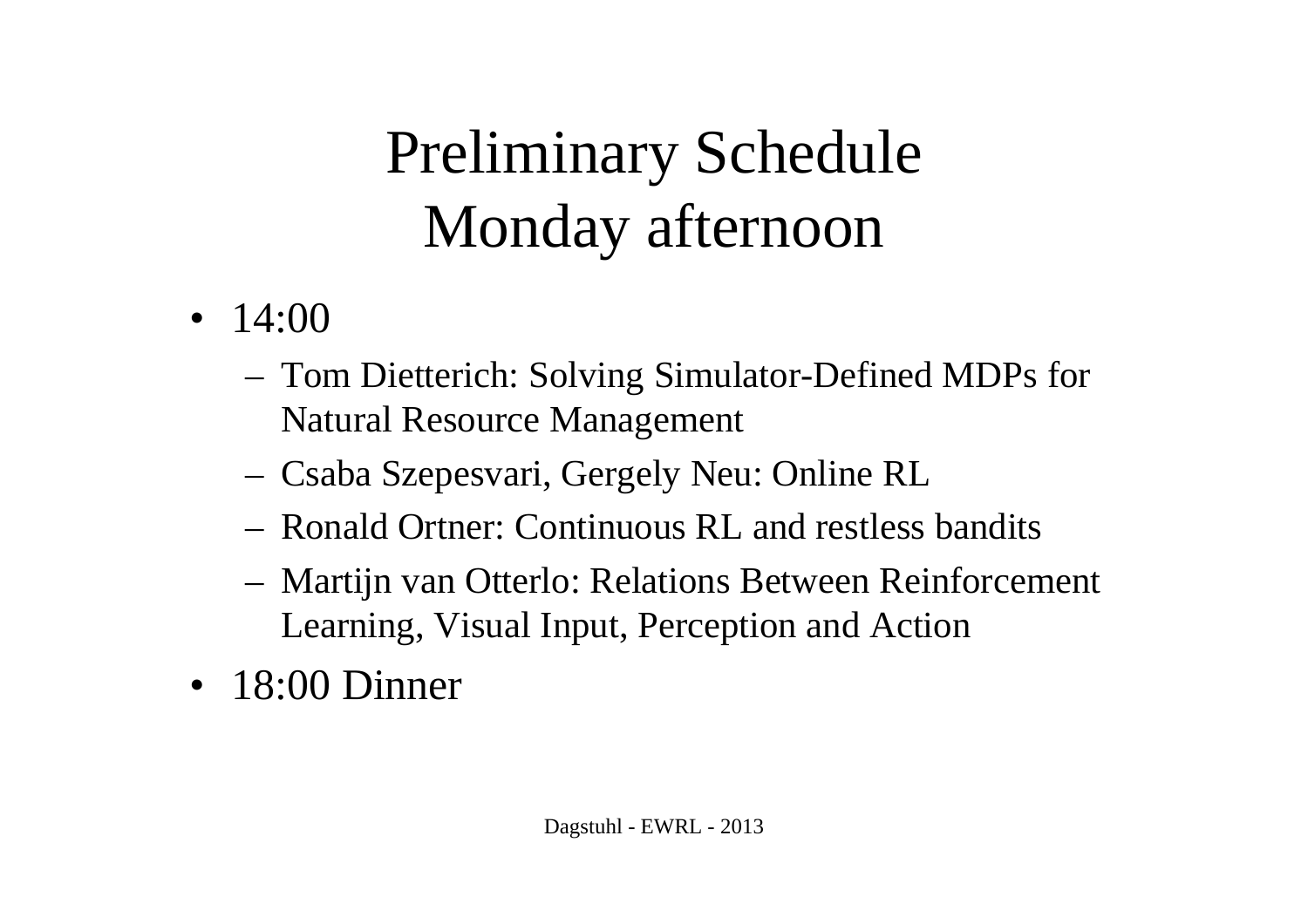# Preliminary ScheduleTuesday morning

- $09:00$ 
	- **Tutorial** on Statistical Learning Theory in RL and Approximate Dynamic Programming by M. Ghavamzadeh and A. Lazaric
	- Gerard Neumann: Hierarchical Learning of Motor Skills with Information-Theoretic Policy Search
	- Doina Precup: Methods for Bellman Error Basis Function construction
	- Joëlle Pineau: Reinforcement Learning using Kernel-Based Stochastic Factorization
- 12:15 Lunch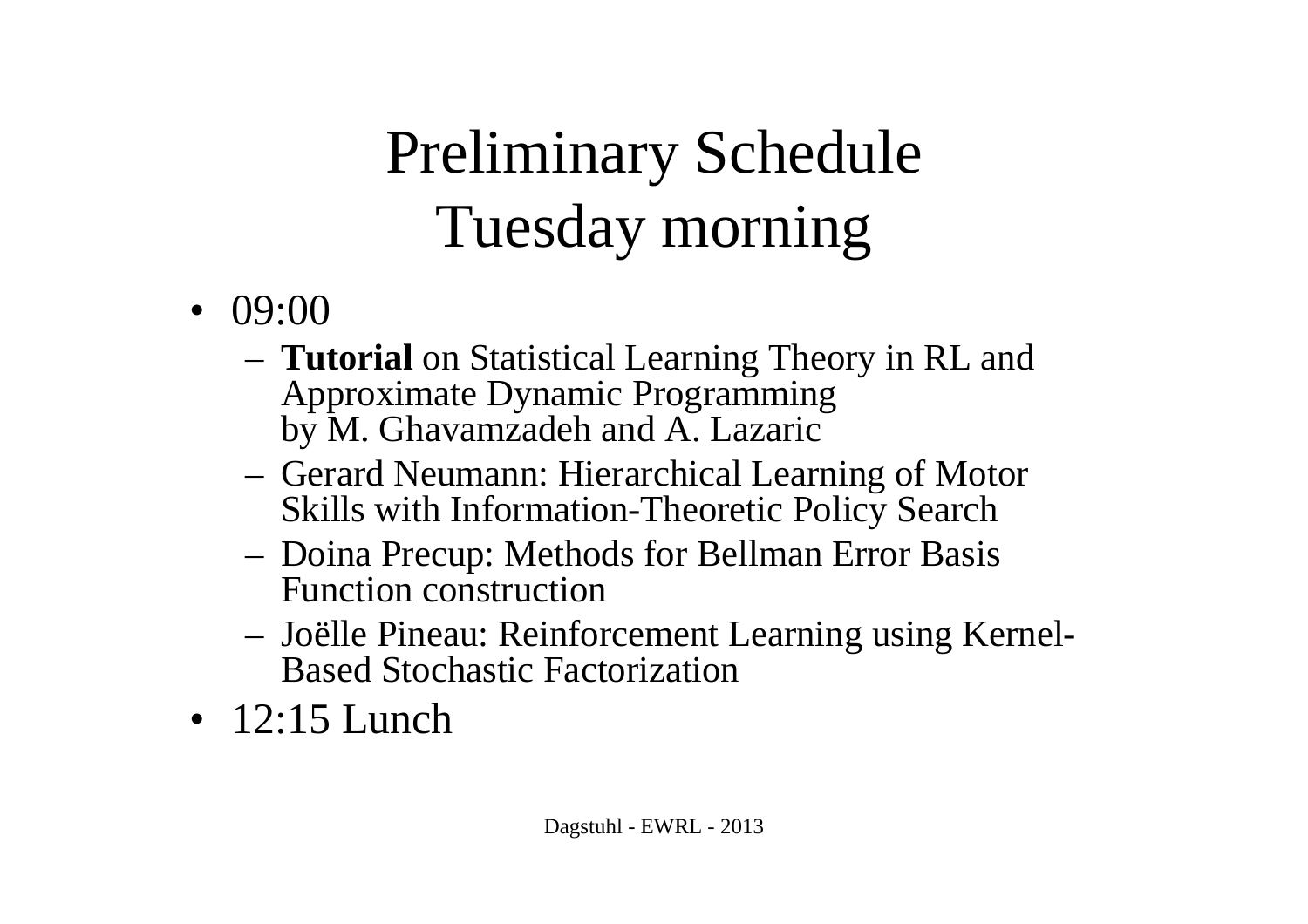#### Preliminary ScheduleTuesday afternoon

- $14:00$ 
	- Petar Kormushev: Reinforcement Learning with HeterogeneousPolicy Representations
	- Mark Ring: Continual learning
	- Rich Sutton: The ques<sup>t</sup> for the ultimate TD algorithm
	- Jan H Metzen: Learning Skill Lemplates for Parame Jan H Metzen: Learning Skill Templates for Parameterized Tasks
	- Robert Busa-Fekete: Preference-based Evolutionary Direct PolicySearch
	- Orhan Sönmez: Sequentially Interacting Markov Chain Monte Carlo Based Policy Iteration
- •18:00 Dinner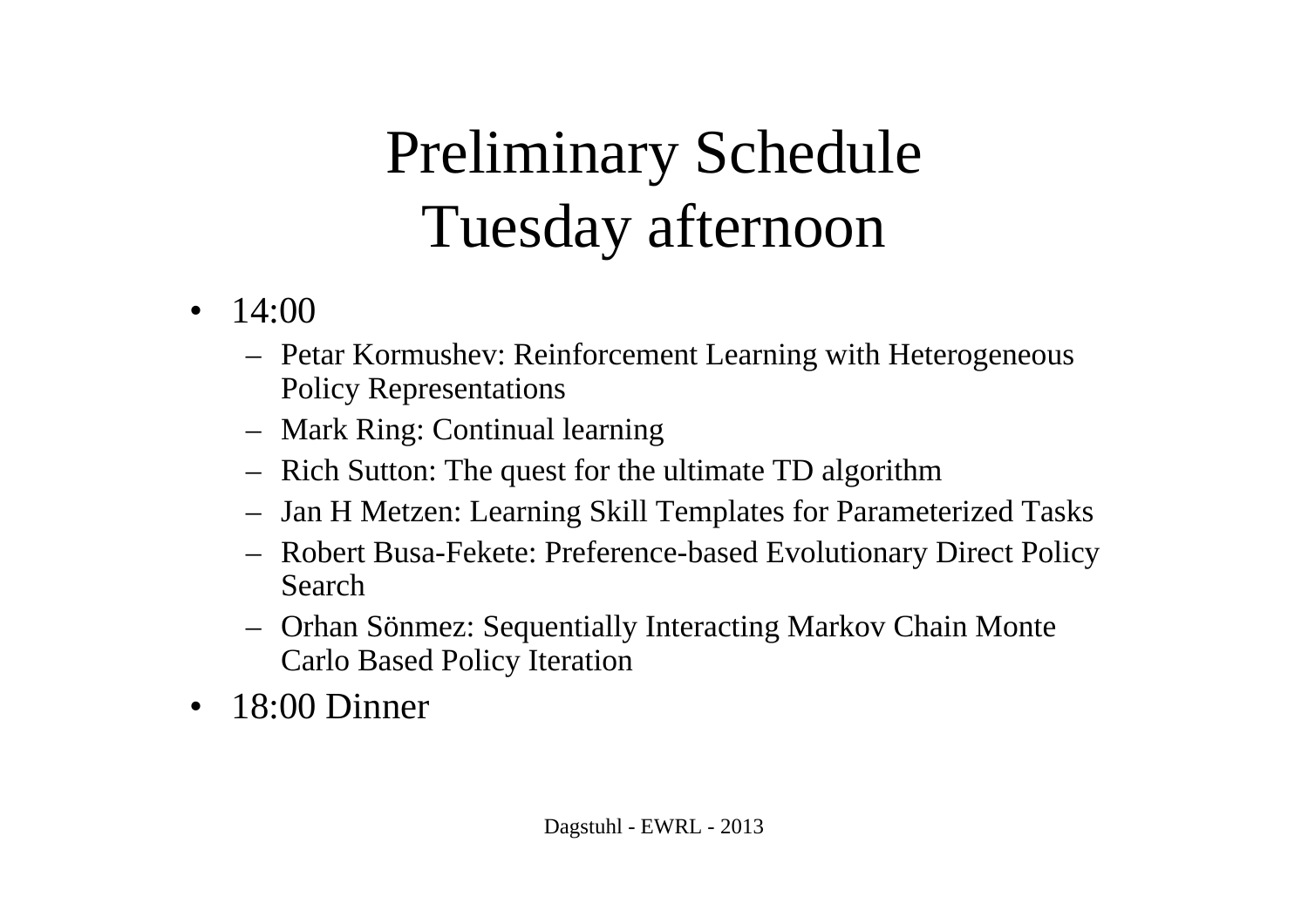# Preliminary ScheduleWednesday morning

- $09:00$ 
	- **Tutorial** on Universal RL by Marcus Hutter
	- Joel Veness: Universal RL Applications and Approximations
	- Laurent Orseau: Optimal Universal Explorative Agents
	- Tor Lattimore: Bayesian Reinforcement Learning + Exploration
	- Laurent Orseau: More realistic assumptions for RL
- 12:15 Lunch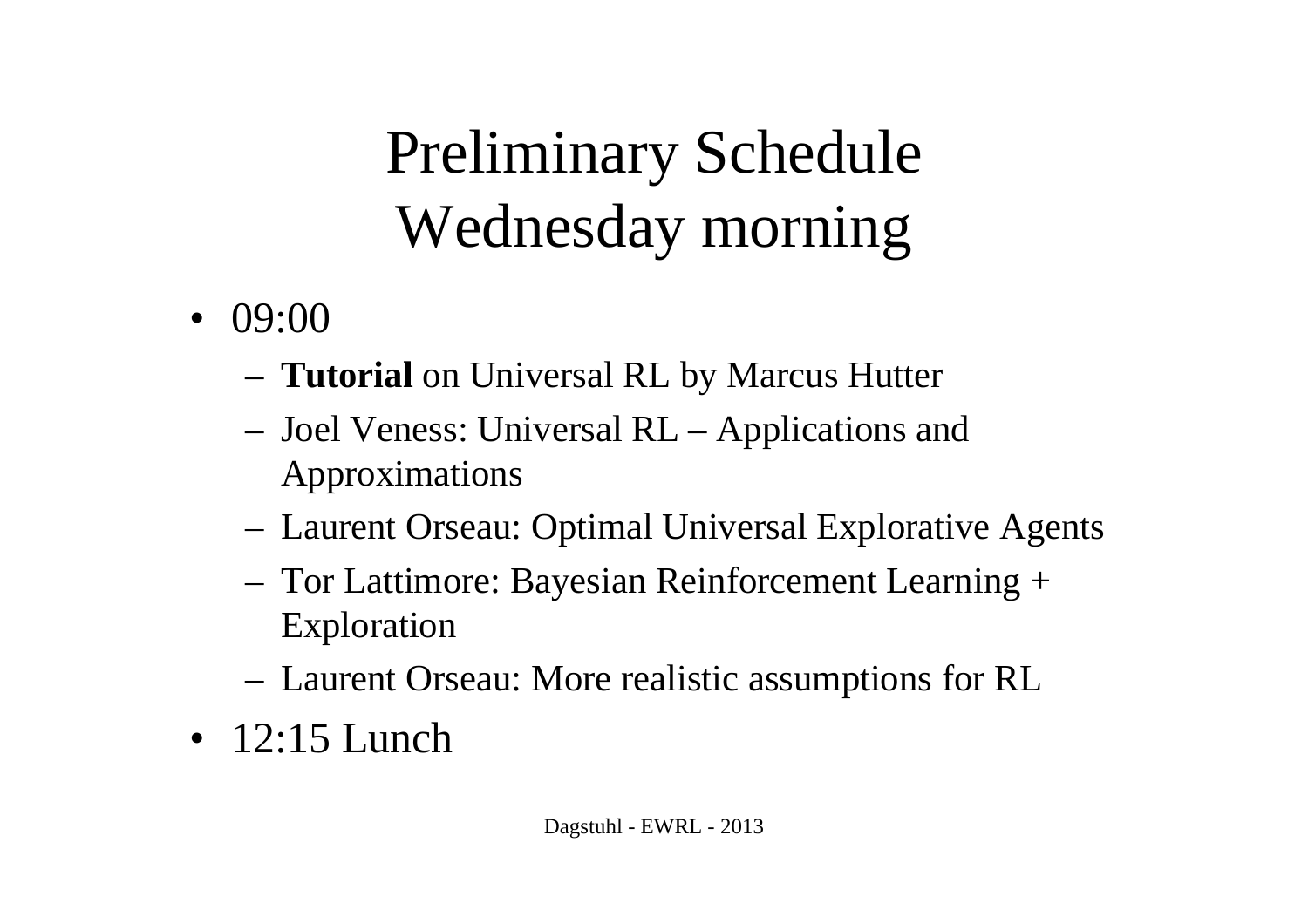#### Preliminary ScheduleWednesday afternoon

- $\bullet$  14:00
	- **Tutorial** on Symbolic Dynamic Programming by Scott Sanner
	- Rico Jonschkowski: Representation Learning forReinforcement Learning in Robotics
	- Timothy Mann: Theoretical Analysis of Planning with**Options**
	- Mohammad Ghavamzadeh: SPSA based Actor-CriticAlgorithm for Risk Sensitive Control
	- David Silver: Deterministic Policy Iteration
- 18:00 Dinner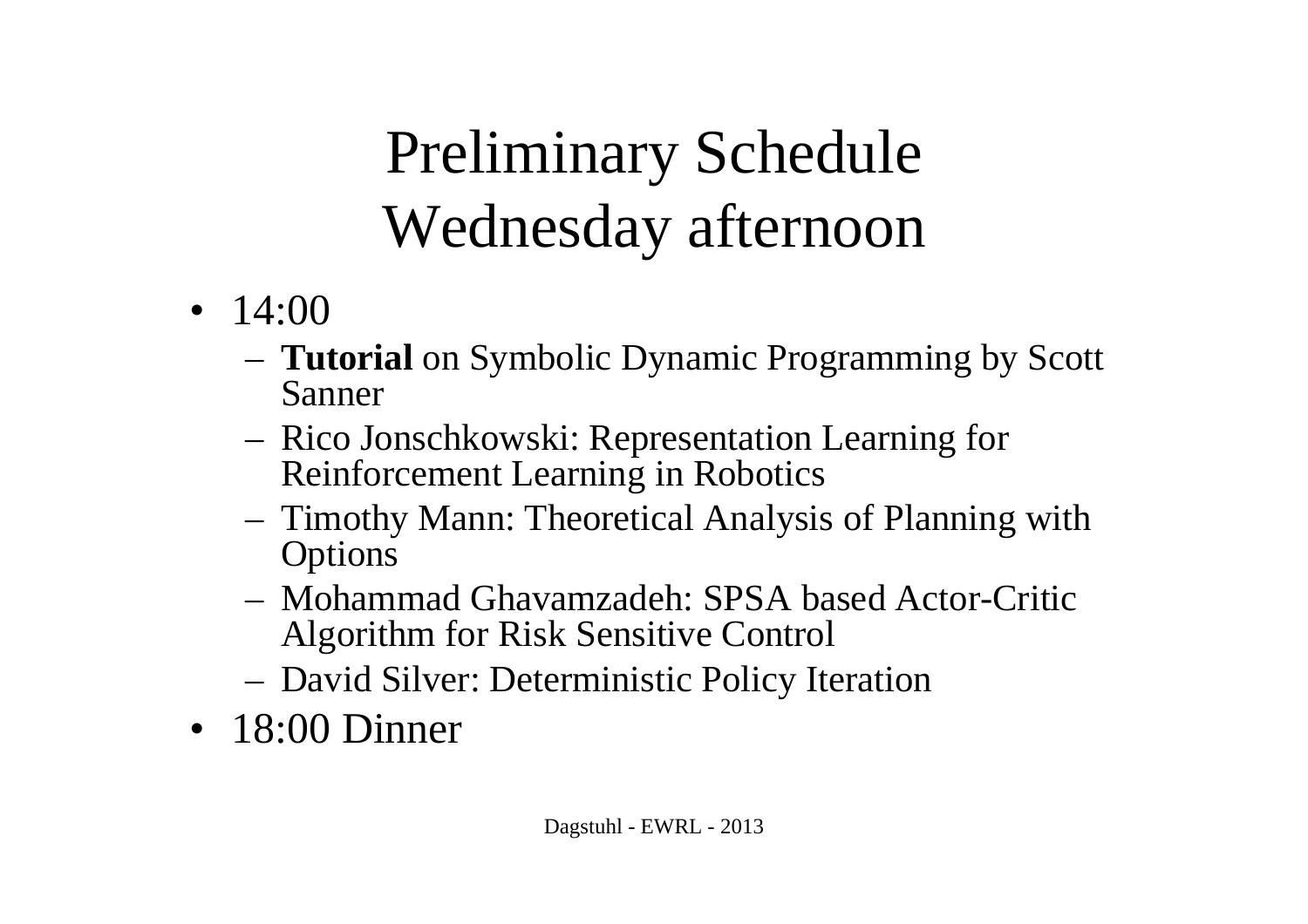# Preliminary ScheduleThursday morning

- $09:00$ 
	- **Tutorial** on POMDPs by Joëlle Pineau
	- Jeremy Wyatt: Learning and Reasoning with POMDPs
	- Scott Sanner: Recent Advances in Symbolic DynamicProgramming for Hybrid MDPs and POMDPs
	- Lutz Frommberger: Some thoughts on Transfer Learning in RL – On States and Representation
- 12:15 Lunch
- Afternoon: Hiking
- 20:00: Discussion session